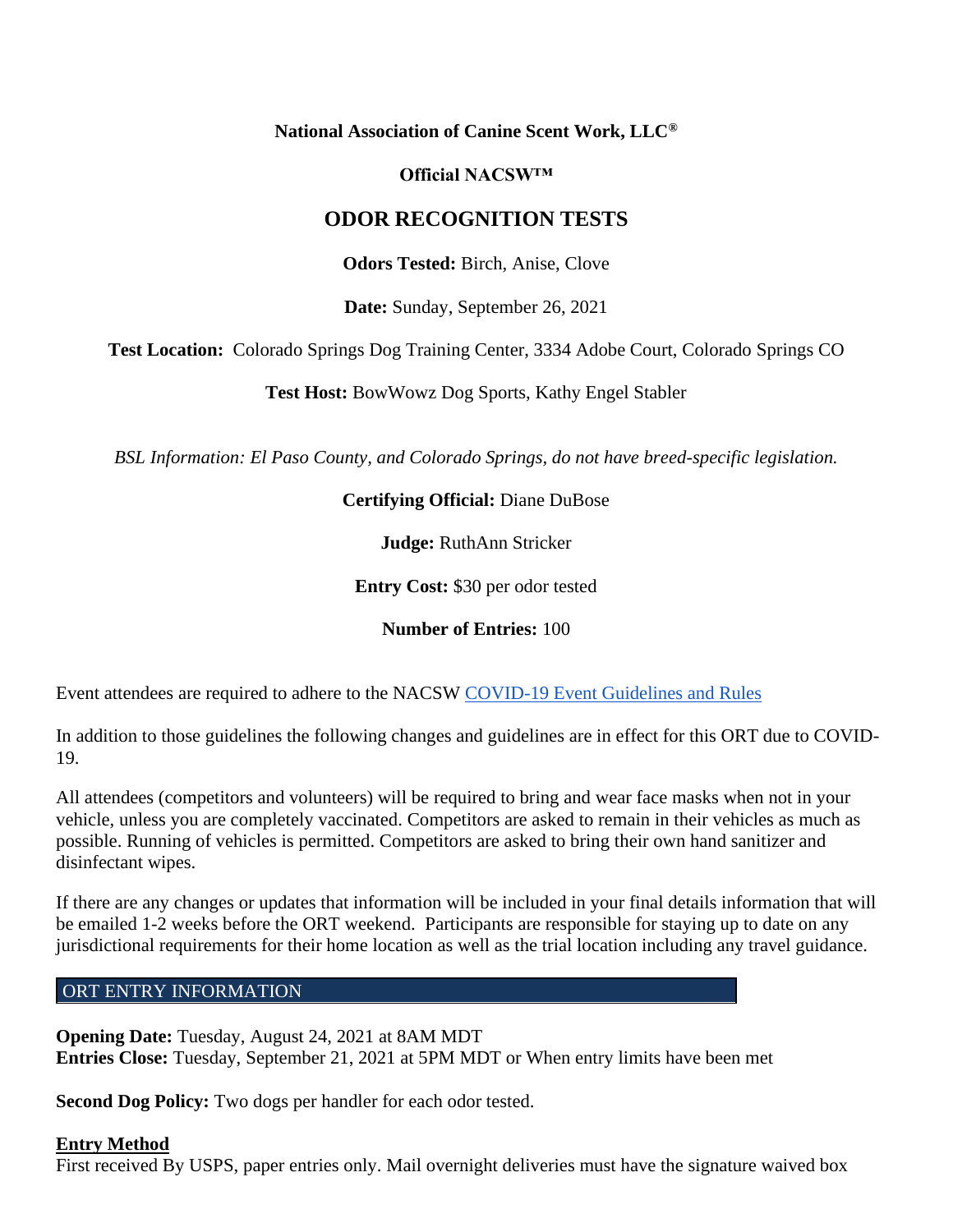checked. TELEPHONE, FAX, UNSIGNED ENTRIES, AND ENTRIES RECEIVED WITHOUT FEES cannot be accepted.

- RETURNED CHECKS do not constitute a valid entry fee. There will be a \$25 fee for returned checks.
- ENTRIES MUST BE MADE ON THE ATTACHED ENTRY FORM.
- NO ENTRY SHALL BE MADE AND NO ENTRY SHALL BE ACCEPTED, WHICH SPECIFIES ANY CONDITIONS AS TO ITS ACCEPTANCE.
- OWNERS are responsible for errors in making out entry forms.
- EXPRESS MAIL entries must include signature permitting them to be left at the secretary's address without the recipient's signature.

## **Notification**

Acknowledgement of entry acceptance/confirmation, will be made by email when entries are processed for those handlers that provide an email address. If you require a confirmation via USPS, you must provide a selfaddressed stamped envelope with your entry. Your payment receipt and notification is confirmation of your completed entry

# **Entry Requirements**

# **A Qualified Entry is one that meets all the following criteria:**

- 1. Complete entry during the specified entry time frame.
- 2. The Handler is a NACSW member for the 2020-2021 membership year (8/1/20- 7/31/21).
- 3. The Dog is registered with the NACSW.
- 4. Dogs participating in an Odor Recognition Test (ORT) must be at least six months of age.

For information on how to register or become a member go t[o](http://www.nacsw.net/) [www.NACSW.net](http://www.nacsw.net/)

# **Trial Eligibility and ORTs**

An ORT must be taken and passed at least 14 days before a trial opening date to be eligible for the first draw period.

## **Basic Description of the Test**

To successfully pass an ORT a dog must identify the location of the target odor and the handler must correctly call an "alert" within a three-minute time period. The Odor Recognition Test consists of a drill type exercise which requires 12 closed boxes set up in a pattern of *one or* two rows, spaced a minimum of 48" apart. The ORT is conducted on leash. Complete information can be obtained on the NACSW website.

*All exhibitors should obtain and review a copy of the NACSW K9 NOSE WORK® RULE BOOK.* You may get it from their website: [www.NACSW.net](http://www.nacsw.net/)

## **No dog will be given more than one space in the same odor test at a single event.**

# **Results**

During the odor re-sets, the official results sheet will be brought out to the parking area for testers to photo or review. We recommend you verify your results on the official results sheet and let your host or judge know if you have any questions regarding your results.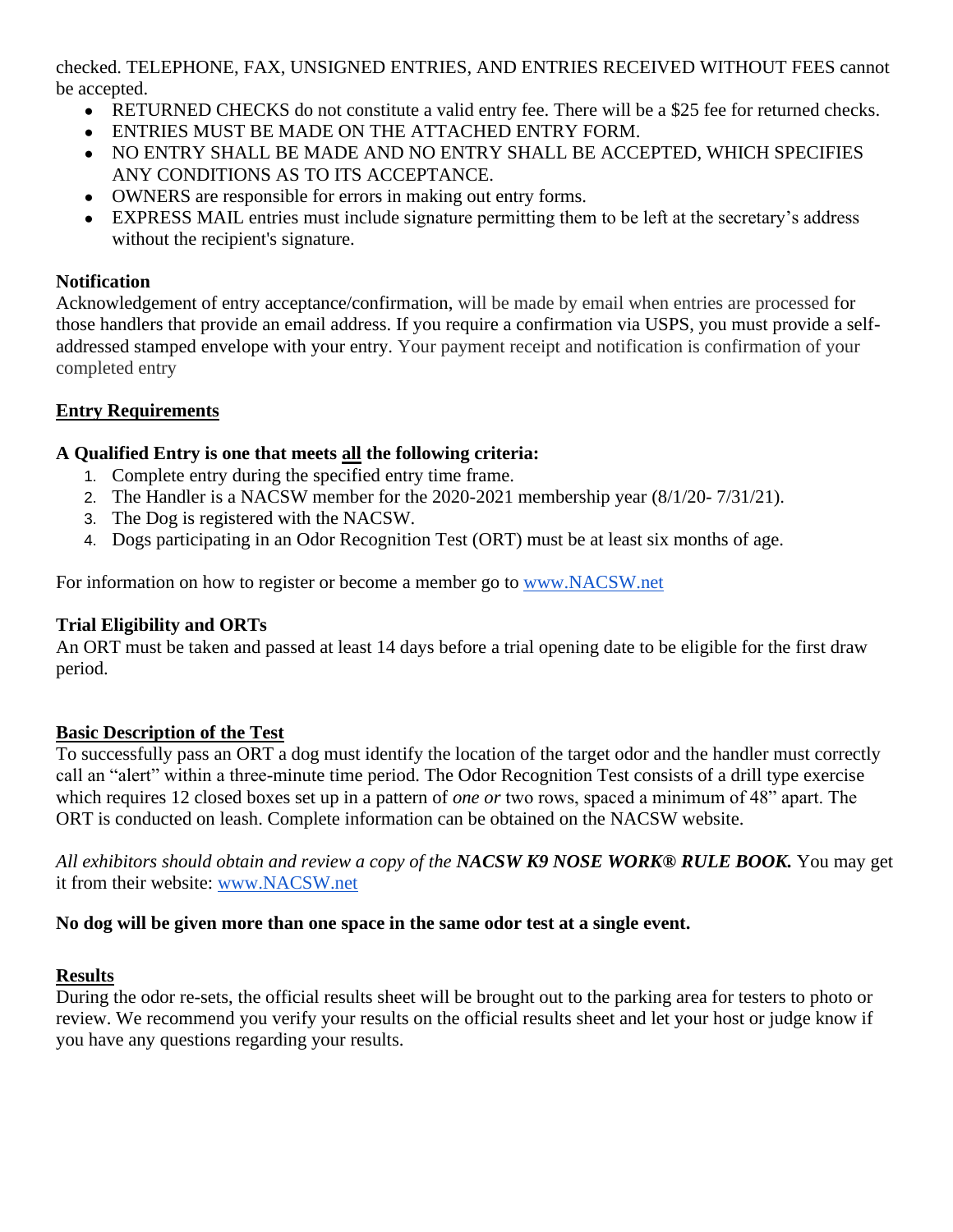### CANCELLATION POLICY

The following cancellation policy applies:

For cancellation of entries on or before 5pm MDT on September 21, 2021 – Full refund. For cancellation of entries after 5 pm September 21, 2021– no refunds will be issued unless the space can be filled in which case a refund will be issued minus a \$5 processing fee.

No refund will be issued after this date if host can't fill your space. No refunds will be issued for cancellations during the last 72 hours before the event or no-shows.

All cancelations must be emailed to k9engel@gmail.com.

Entry fees shall not be refunded if a dog or handler is absent, disqualified, or excused by the NACSW official or judge.

*This cancellation and refund policy applies to competitors that must withdraw for any reason including but not limited to injury, illness, emergency, and personal or work-related reasons.*

*If the ORT cannot take place or be completed by reason of fire, civil disturbances, an Act of God, public emergency, or any other cause beyond the control of the test organizers, then the ORT host will make their best effort to provide partial refunds after recouping their expenses.*

### LOCATION DETAILS

#### **Test Site Hours**

7AM to 5PM

Details regarding check in time and briefing will be sent approximately 1 week before the ORT.

#### **Site Specific Conditions**

• There is no shade available in the parking area.

• The test will be inside on a mat surface. The parking lot and all access to the facility is paved with slight inclines and no stairs.

• Be prepared to keep your dog in your car when not being tested. There is no inside crating at this test for participants or volunteers.

#### **Reactive Dog Parking**

There will be reactive dog parking at this test for those who wish to park in this area. Due to unforeseen conditions, such as weather or change in availability of areas at the location, this policy may be modified at the last minute.

#### **Unentered Dogs**

Unentered dogs must remain in the competitor's vehicle during the test day. There will be ample potty areas, but unentered dogs should not be allowed to "play", exercise, or train on the test grounds.

#### **RV Parking**

There is space for RVs to park in the competitor parking area during the test day. To reserve a space, you will need to contact the host after you receive a confirmation that you have received a space in the test. Email Kathy Engel Stabler, [k9engel@gmail.com,](mailto:k9engel@gmail.com) 719-648-6496 to reserve RV space. No overnight RV parking is available. Due to unforeseen conditions, such as weather or change in availability of areas at the location, this policy may be modified at the last minute.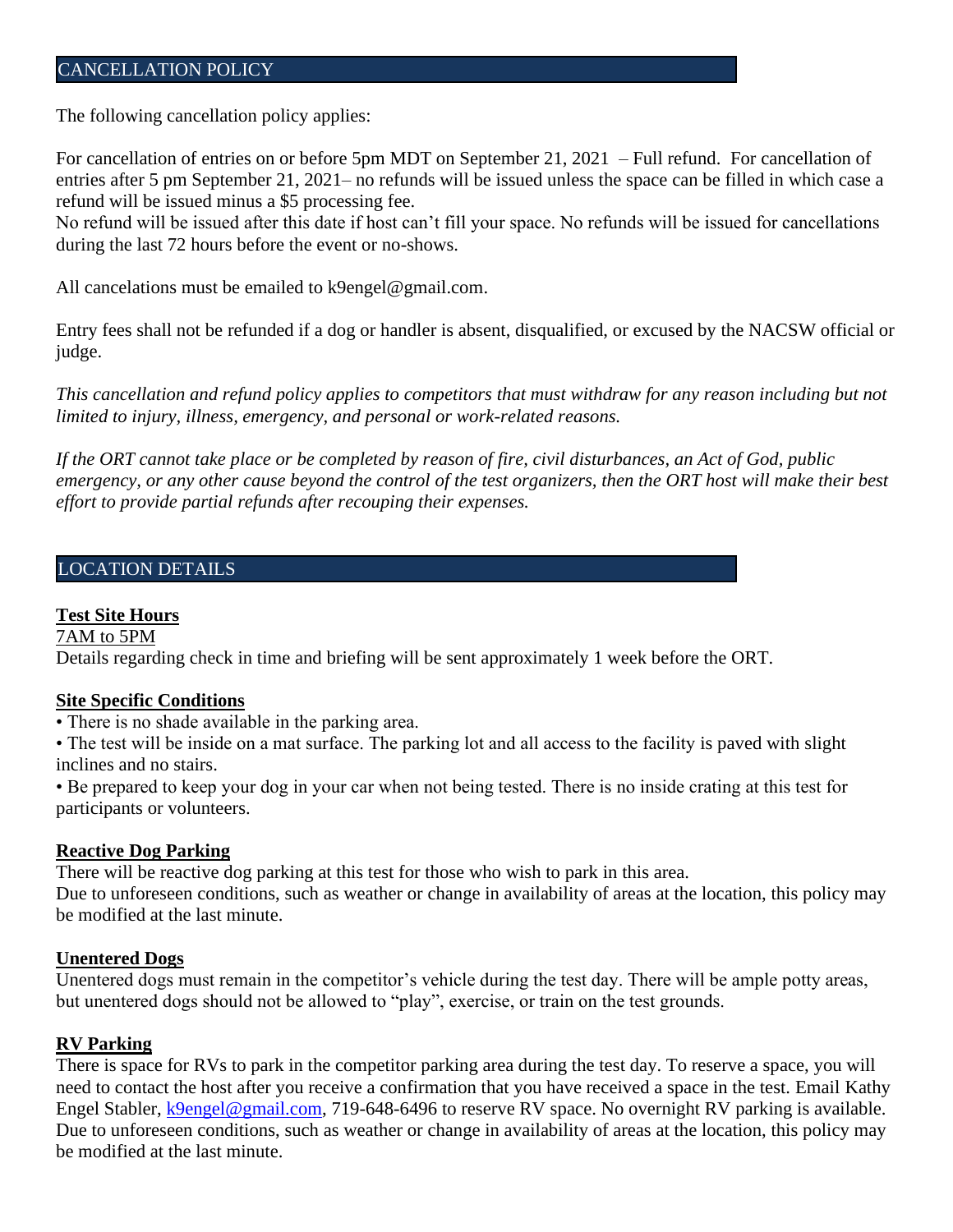### **Running Vehicles or Generators in the parking lot**

There is ample parking and we will have a separate parking area for those wishing to run their vehicles or generators during the day.

Due to unforeseen conditions, such as weather or change in availability of areas at the location, this policy may be modified at the last minute.

### **Smoking**

Smoking is allowed on this test site if you are least 100 feet from the training center doors.

## **Motels**

A list of area motels is available here:<https://www.bowwowz.com/accomodations>

## DOG INFORMATION

## **Dog Policies**

- All dogs must be on a 6' leash at all times when not being tested. NO flexi-leashes while not participating in a test.
- Reactive and/or spatially challenged dogs should wear a red bandana (to be provided by the dog's handler) to help signal others that the dog needs extra space from other dogs.
- Dogs will be toileted in designated areas and handlers must pick-up and dispose of waste.
- Dogs and handlers must stay in designated areas to avoid contaminating testing space, interrupting a test, or from viewing any part of the testing.
- Competitors should expect to keep their dogs confined in a crate or vehicle when not testing and should plan to provide their own shade using canopies or shade cloths.
- Refer to location details (above) for information on unentered dogs.

## **Females in Season**

Will be allowed to run wearing "pants" at the very end of the running orders after all other dogs have been judged. Females in season will be parked and pottied in areas separate from the other dogs while at the test if the location logistics permit. Handlers must contact Kathy Engel Stabler, [k9engel@gmail.com,](mailto:k9engel@gmail.com) 719-648-6496 so plans can be made for the dog.

## OTHER INFORMATION

### **ADA Requests**

If you are an individual with a disability and would like to request accommodation(s), please email ADA@nacsw.net. Please include your name, ORT date, ORT host name, and your requested accommodation(s).

### **Spectators**

Space permitting, spectating will be allowed per ORT guidelines as outlined in the rule book. The ORT Certifying Official has the right to limit spectators at their discretion. ORT participants may have a friend or family member video/photograph their test. ORT participants may not video/photograph one another. Children under 18 must always be directly supervised by a parent/guardian. No dogs will be allowed in the spectator area. No unentered dogs with spectators are allowed at the trial. Spectators are reminded that the hide placements must not be discussed, nor should they speak with any participants about what they saw until after the test is complete.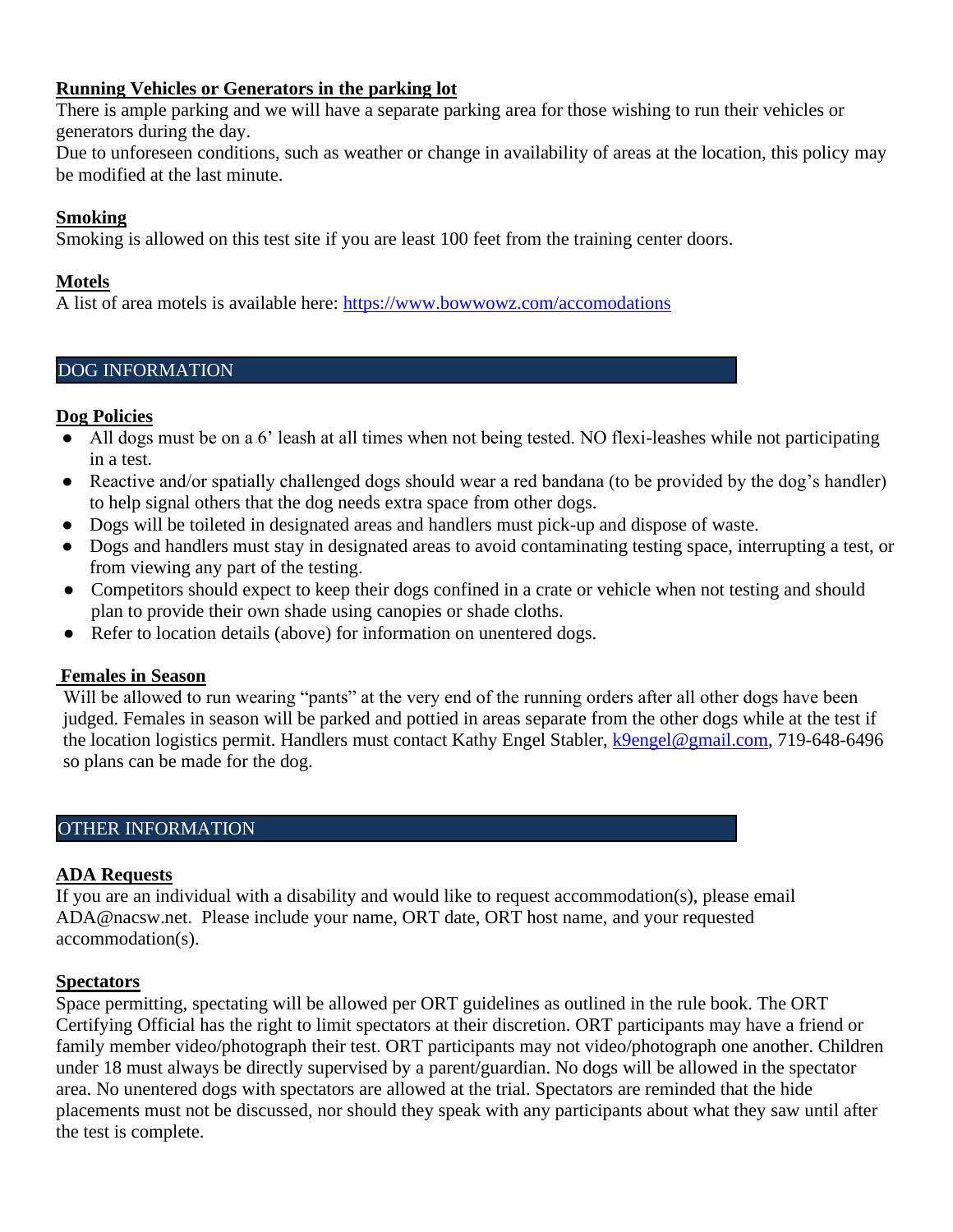An adult accompanying a minor must be present during the searches.

Everyone at the test site must sign the waiver provided by the host and comply with all event requirements. Participants are not allowed to watch the testing at any time.

## **Veterinarians**

Animal ER Care 5520 North Nevada Ave, Ste 150 Colorado Springs 719-260-7141 Open 24 hours

### **Rules**

Complete rules are available at [www.NACSW.net.](http://www.nacsw.net/) **It is the responsibility of each competitor to read and understand the current NACSW™ Rule book prior to participating in a NACSW event.**

## **Liability**

By registering for the ORT Test, the competitor hereby assumes all risks of, and responsibility for, accidents and/or damage to her/himself or to her/his property or to others, resulting from the actions of her/his dog. The competitor expressly agree that the NACSW, BowWowz Dog Sports LLC, and its assignees or any other person, or persons, of said groups, shall not be held liable personally, or collectively, under any circumstances, for injury, and/or damage to her/himself, for loss or injury to property, whether due to uncontrolled dogs or negligence of any member of said groups, or any other cause, or causes. The competitor also agrees to assume all financial liability that may be incurred by the NACSW due to the actions of themselves or their dogs regardless of the cause.

### **Sportsmanship**

All competitors/handlers and spectators are expected to follow the rules of the NACSW and demonstrate good sportsmanship. This includes making sure the hide placements are unknown to the handler prior to testing and kept secret from other competitors. Please do not discuss hide placement or any details of a dog's performance that may provide information or clues to other handlers or may be overheard.

### **Questions**

All Test related questions, contact Kathy Engel Stabler, [k9engel@gmail.com,](mailto:k9engel@gmail.com) 719-648-6496 Revised 5/24/2021